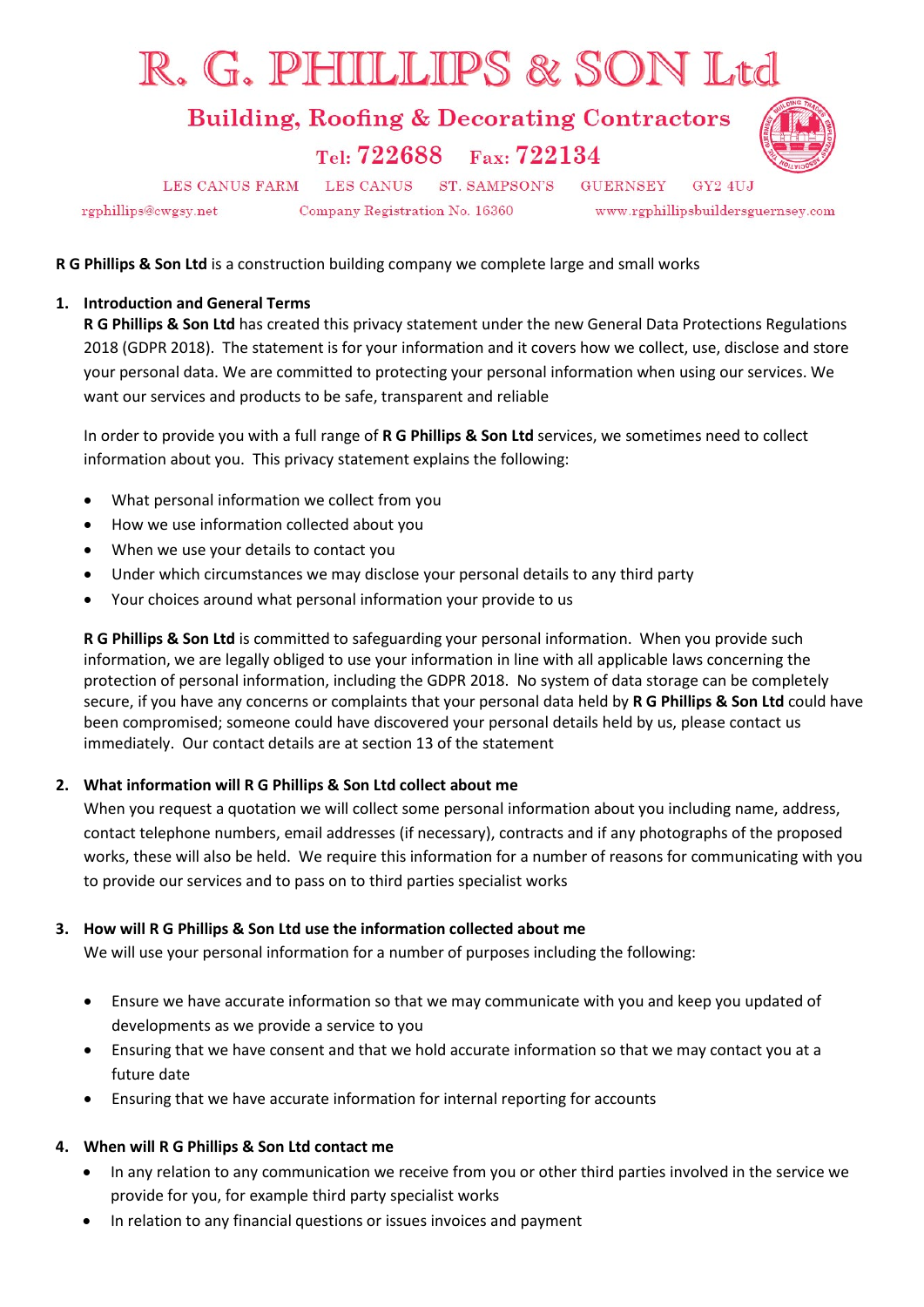## **5. Will I be contacted for marketing purposes**

We collect information from the Environment department (IDC) applications, (this is printed on Guernsey Press) or purchases of properties we send an information letter of services that **R G Phillips & Son Ltd** can provide if required. This data is only held for short period before being deleted

# **6. Will R G Phillips & Son Ltd share my personal information with anyone else?**

We will keep your information within **R G Phillips & Son Ltd** except where disclosure is required or permitted by law (for example to government bodies and law enforcement agencies), when sharing is required to fulfil the contract between us or where you have consented to sharing your information with other parties involved in the service we provide to you, including for example, specialist works involving plumbers, timber treatments works, window design, electricians etc.

Generally we will use your information within **R G Phillips & Son Ltd** and will only share it out of the company where you have requested it via given consent. **R G Phillips & Son Ltd** only use your information for reasons associated with the goods or services we provide for you. If you do not want us to share your personal data with any third parties please let us know. To exercise this right to data portability please write to us, giving details, using the details provided at section 13 of this statement

# **7. How long will R G Phillips & Son Ltd keep my personal information**

We will hold your personal information on our systems for as long as it is necessary for the purpose of the supply of good of services and for any legal requirements. It is anticipated that we will hold your personal information for a period of ten years, this is the legal requirement which we have to meet. We may hold onto your information if there is a guarantee on works; for example on roof works, timber treatment and plumbing works, windows etc.

# **8. Can I delete my personal information?**

You can always ask for your information to be deleted by **R G Phillips & Son Ltd**. However, please bear in mind that we are required to hold your data for a minimum of ten years for legal reasons

**R G Phillips & Son Ltd** can delete any of you information at any time of request but if there is a guarantee of works this will become null and void

# **9. Can I find out what personal information R G Phillips & Son Ltd holds about me?**

Under the GDPR 2018 you have a right to request a copy of the personal information **R G Phillips & Son Ltd** holds about you and to have any inaccuracies corrected. (We require you to provide your identity with **two** pieces of approved identification to the office and not by email)

Copies of identification (which **we will need** to photocopy for proof) can be:

- Passport
- Drivers licence
- Utility bill (from last three months)
- Birth certificate
- Current vehicle registration document

We have a legal duty to supply, correct or delete personal information about you on our files. Please address requests and questions about this or any other question about this privacy statement to the Data protection officer at **R G Phillips & Son Ltd**